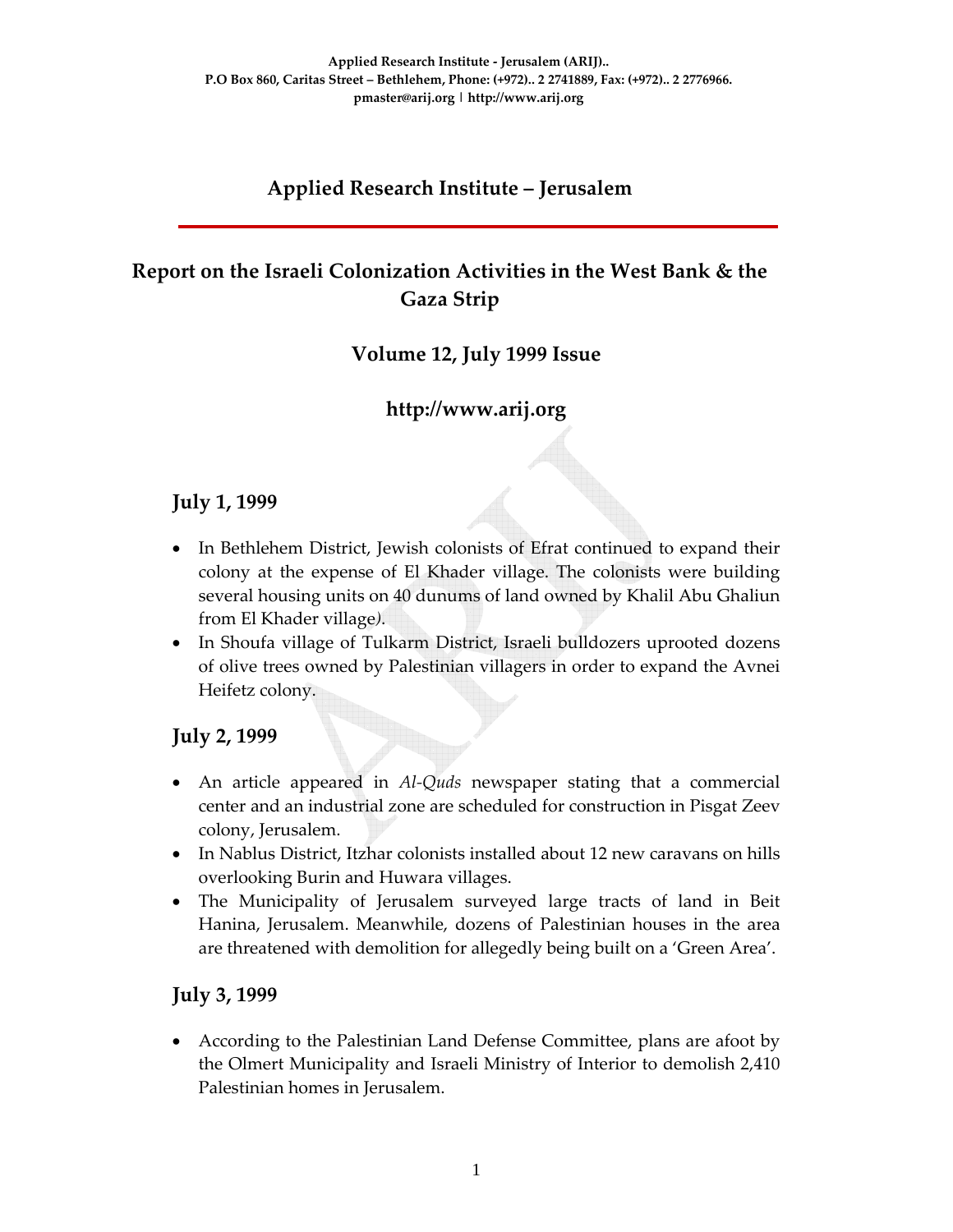• Israeli colonists have started to lay down foundations for a new Jewish neighborhood in Ras Al‐Amoud in the heart of East Jerusalem. Jackhammers, two bulldozers and several trucks stood at the dusty building site where U.S. millionaire Irving Moscovitch is financing a 132‐ unit housing colony, a public garden, a mall, and a synagogue. Large stretches of rocky earth had been carved out for the foundations. The Palestinian Authority described work on the 1.5 hectares of land as a 'provocation' and called on Prime Minister‐elect Barak to halt construction.

# **July 4, 1999**

- Palestinians received dozens of notices from the Israeli occupation authorities to stop building in the Jawhar mountain area‐ a residential quarter of the City of Hebron.
- Several notices were dispatched to Palestinian families in Dila Hamlet, near Beit Ula, Hebron. The notices warned demolition of eight Palestinian houses and a school under the allegation that they had been built without a permit.
- A group of colonists from Bit Arye, a West Bank colony north of Ramallah, uprooted and confiscated trees from several plots of land near the villages of 'Aboud and Lubban. Hanna Khoury from 'Aboud had 128 trees uprooted from his land. Mohammad Ali Yousef Nasser from Lubban had 150 trees uprooted.

# **July 5, 1999**

- Orthodox colonists from Ateret Cohanim occupied by force a Palestinian house in the Muslim quarter of the Old City under the alleged pretext that they had owned it in the past. Police cordoned off the streets around the house and closed the main gates of the city in order to avoid confrontation with Palestinians. The colonists also occupied two other houses alleging the same pretext.
- Colonists from Avnei Heifetz uprooted 60 olive trees in Kh. Esh Shiekh near Tulkarm, and transported them to their colony.

# **July 6, 1999**

• The Orient House reported that since the beginning of this year at least 1,390 Palestinian citizens of Jerusalem have had their IDs confiscated forcing them to leave the city.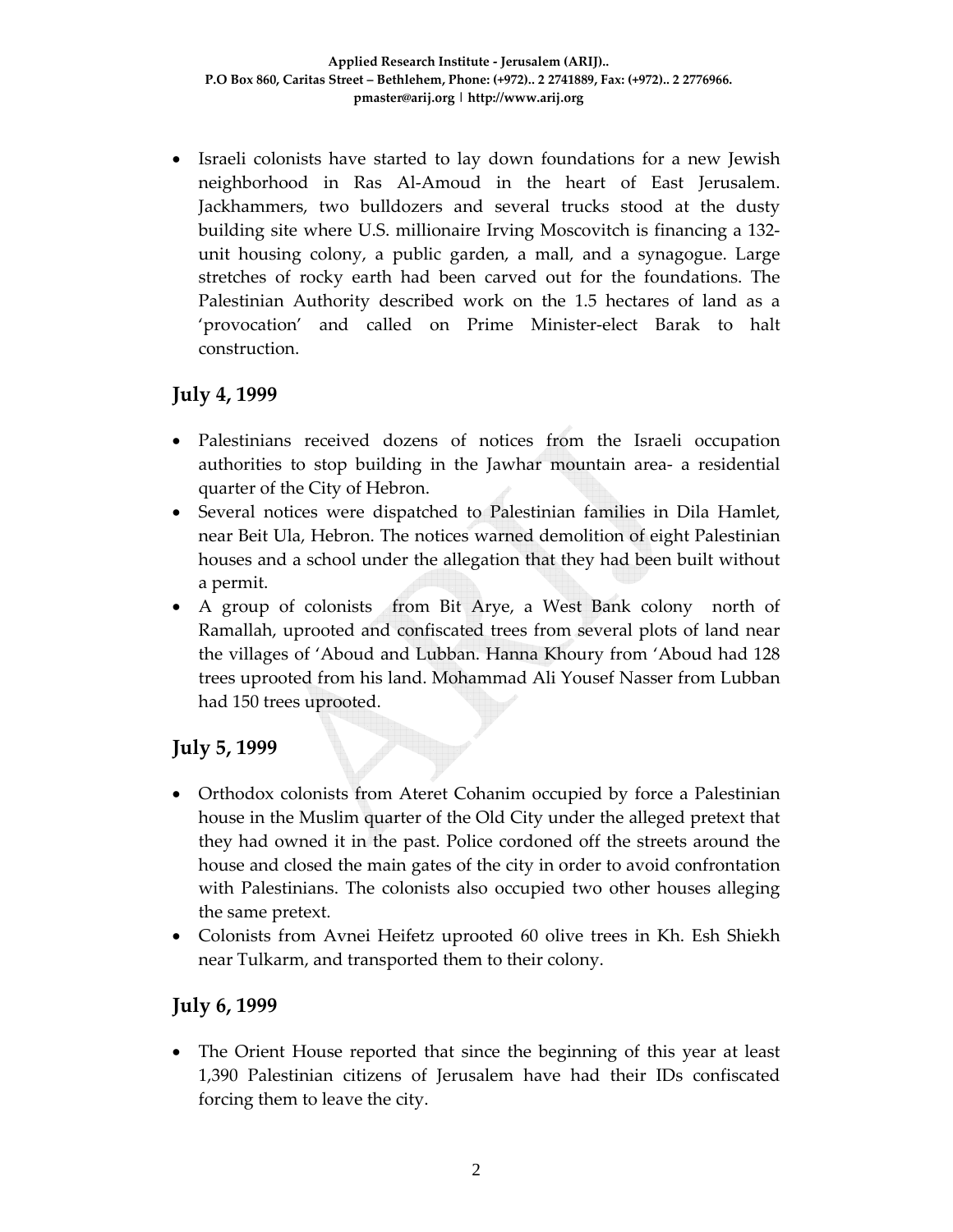- In Bethlehem District, the Israeli military forces demolished a sheep pen and four storehouses owned by Bedouins from Kisan village under the pretext of being built without a permit. Meanwhile, the Israeli authorities delivered a demolition order to another Palestinian citizen from Kisan village.
- The Israeli authorities dispatched eviction orders to Palestinian citizens from Nahhalin village, west of Bethlehem to evacuate their land of 150 dunums under the pretext of being a "state‐land".

### **July 7, 1999**

• Construction of Road 60 continued as the Israeli army bulldozers cleared large portions of fertile land belonging to Es Samu' and Dura villages.

### **July 9, 1999**

• *Al‐Quds* and *Al‐Ayyam* news papers quoted a report by the Israeli Peace Now group concerning the construction of 6,600 Israeli housing units in the Occupied Territories. The report confirmed the fact that around 3,700 units were vacant.

# **July 10, 1999**

- The Palestinian National Authority has managed to prevent illegal land purchase of 300 dunums close to the confiscated Palestinian Mountain of Abu Ghneim. The Jewish land dealer, who maintained close links with Zionist American millionaire, Irving Moscovitch, used forged documents in his attempt to acquire the land.
- The Israeli authorities demolished a well and a greenhouse owned by Ibrahim Dadou from Wadi El Biar village near Efrat colony to the south of Bethlehem.
- Abdel Hadi Hantash of the Land Defense Committee reported that 19 stop work orders were issued by the Israeli military on construction, and over 1250 dunums of Palestinian land were either planned for confiscation or in the process of being confiscated in the Hebron District.

# **July 11, 1999**

• The Israeli government claimed that large tracts of land between Neve Yacov and Adam colony are "state‐owned land", and revealed plans for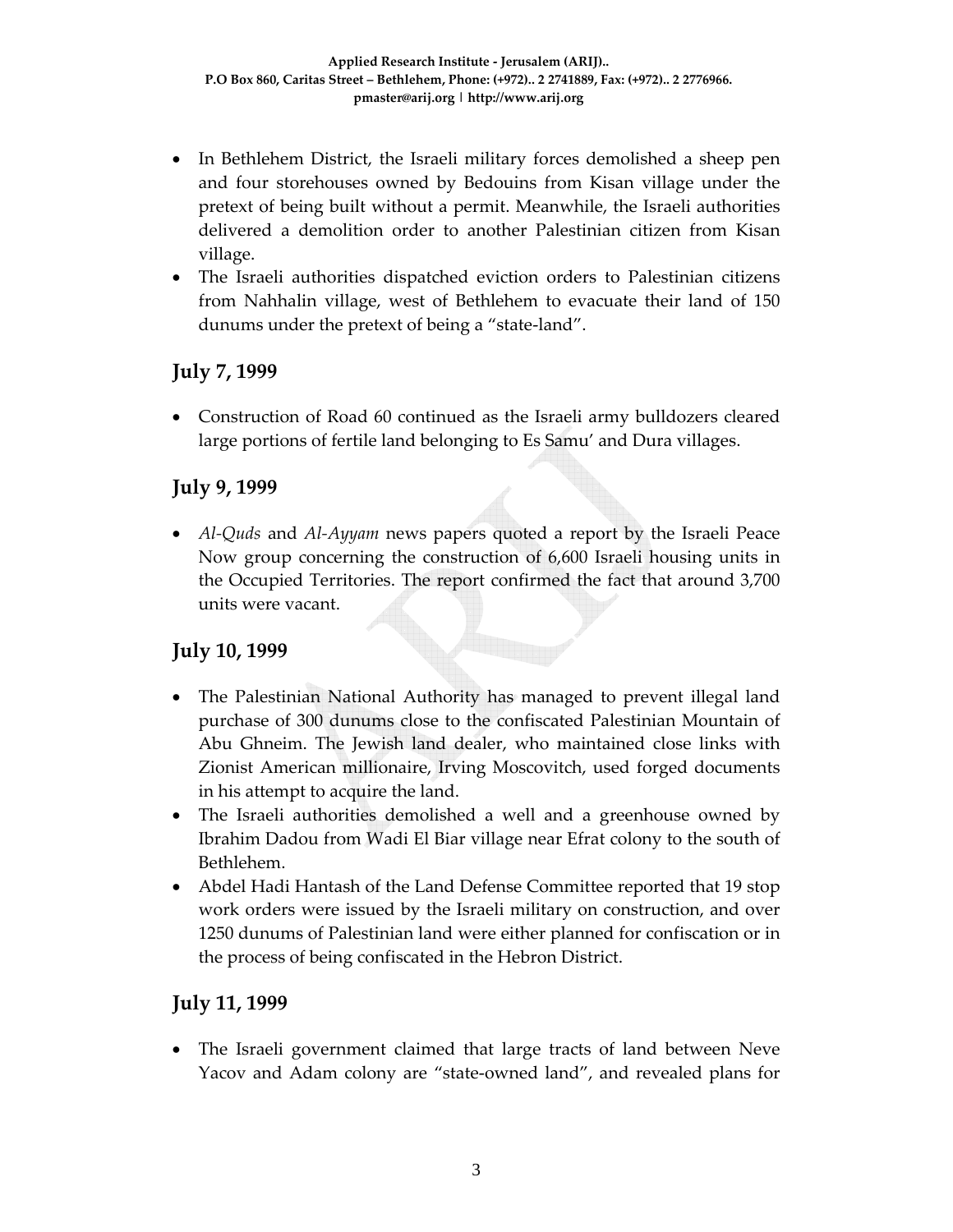the building of 600 housing units in Beitar Illit colony, south‐west of Jerusalem.

- The colonists of Elon‐Moreh added another three mobile houses to a military post that was established two months ago in Salim village, east of Nablus.
- Colonists from Bracha (A), south of Nablus damaged a pool, a concrete mixer and other building equipment owned by Mohammad Qadous from Eraq Burin village in order to settle the new caravans of Bracha (B).

### **July 12, 1999**

- The second phase of the withdrawal of the Israeli army from the West Bank will take place around the Ramallah – Nablus areas but will not involve the evacuation of any bases, only the removal of some checkpoints. The third phase will be centered in Hebron and will include the evacuation of the Adoraim base.
- *Haaretz* reported that a fourth Jewish family moved into Al-Shiekh Jarah neighborhood in the heart of East Jerusalem. The family moving in got the ninth apartment in the neighborhood. Located within Al‐ Shiekh Jarrah neighborhood, the area received special status from the last government. The new status means that the Housing Ministry is to give the area NIS 400,000 to pay for private security.
- In Um El Tut hamlet, near Jenin, Palestinian citizens appealed for the authorities to remove poisonous waste dumped on their land by a petro‐ chemical factory situated in the nearby Ganim colony.

# **July 14, 1999**

- In Bethlehem District, the Israeli Civil Administration of the West Bank demolished the first Palestinian house since the new Barak government was sworn in citing that it was built on "state-owned land." It consisted of 5‐rooms and belonged to Ibrahim Halase and his family of 10. The house is near the Israeli colonies of Kedar and Maale Adumim.
- Israeli troops stormed into the Coptic neighborhood in Al Ram area near Jerusalem, uprooted telephone poles and severed lines, leaving the local Palestinian population without a telephone service.

### **July 15, 1999**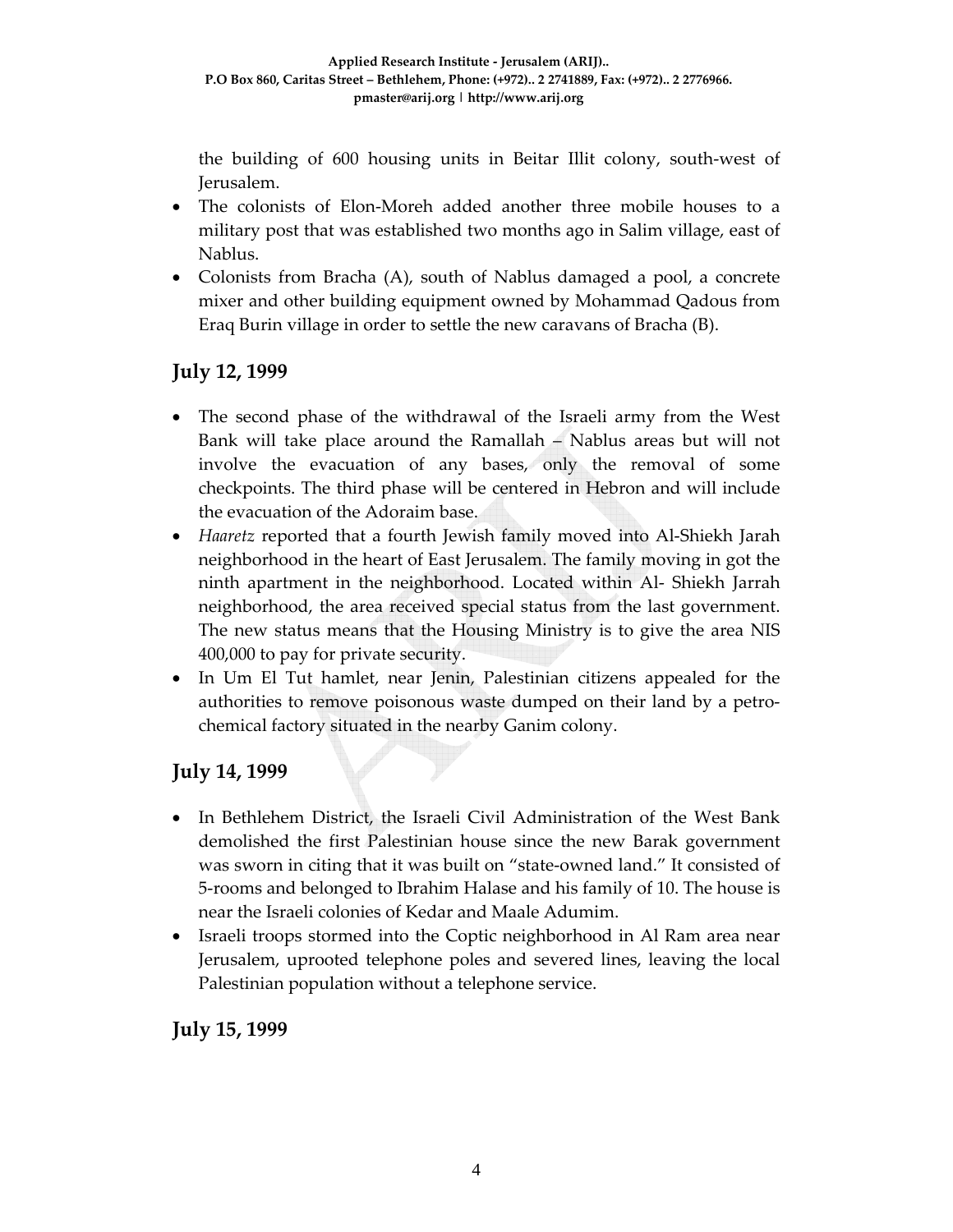• In Nablus District, the Israeli authorities delivered a demolition order to the Palestinian journalist Romel Al Sweiti's house in Huwara village under the pretext of being built without a permit.

### **July 17, 1999**

• The Israeli Peace Now group reported that construction at illegally built colonies continues despite a change in government. The report said new building works were carried out during the past few weeks in five colony spots built without permits from the Israeli government in the northern parts of the West Bank. PeaceNow accused the Labor party of adopting the same policy as the previous government despite pledges by Barak to stop building new colonies.

### **July 19, 1999**

- Israeli bulldozers uprooted 150 olive trees at Kafr Qaddum village, west of Nablus in order to build an industrial zone near Kedumim colony.
- Jewish contractors demolished the northern part of a Muslim cemetery and its wall near a military checkpoint in Bethlehem. The cemetery lies adjacent to Bilal Ibn Rabah mosque.
- In a move which prepares for the fulfillment of the Wye Agreement and subsequent redeployment the Israeli military forces was reported to have started preparations a new base in the Jenin area of the West Bank. The new base located next to Shaked, a colony northwest of Jenin, will help take the place of a base closer to Palestinian Authority areas, near Dotan junction.

### **July 20, 1999**

• David Levy, Israeli Minister for Foreign Affairs, called for more colonies in East Jerusalem, while a new colony is underway on the land of Shibteen village near Ramallah.

### **July 21, 1999**

• Expansion work has commenced to expand Har Adar colony to outside the Green Line. About 750 new housing units are to be built in the Har Adar colony, located in the buffer zone between Israel and the West Bank.

### **July 23, 1999**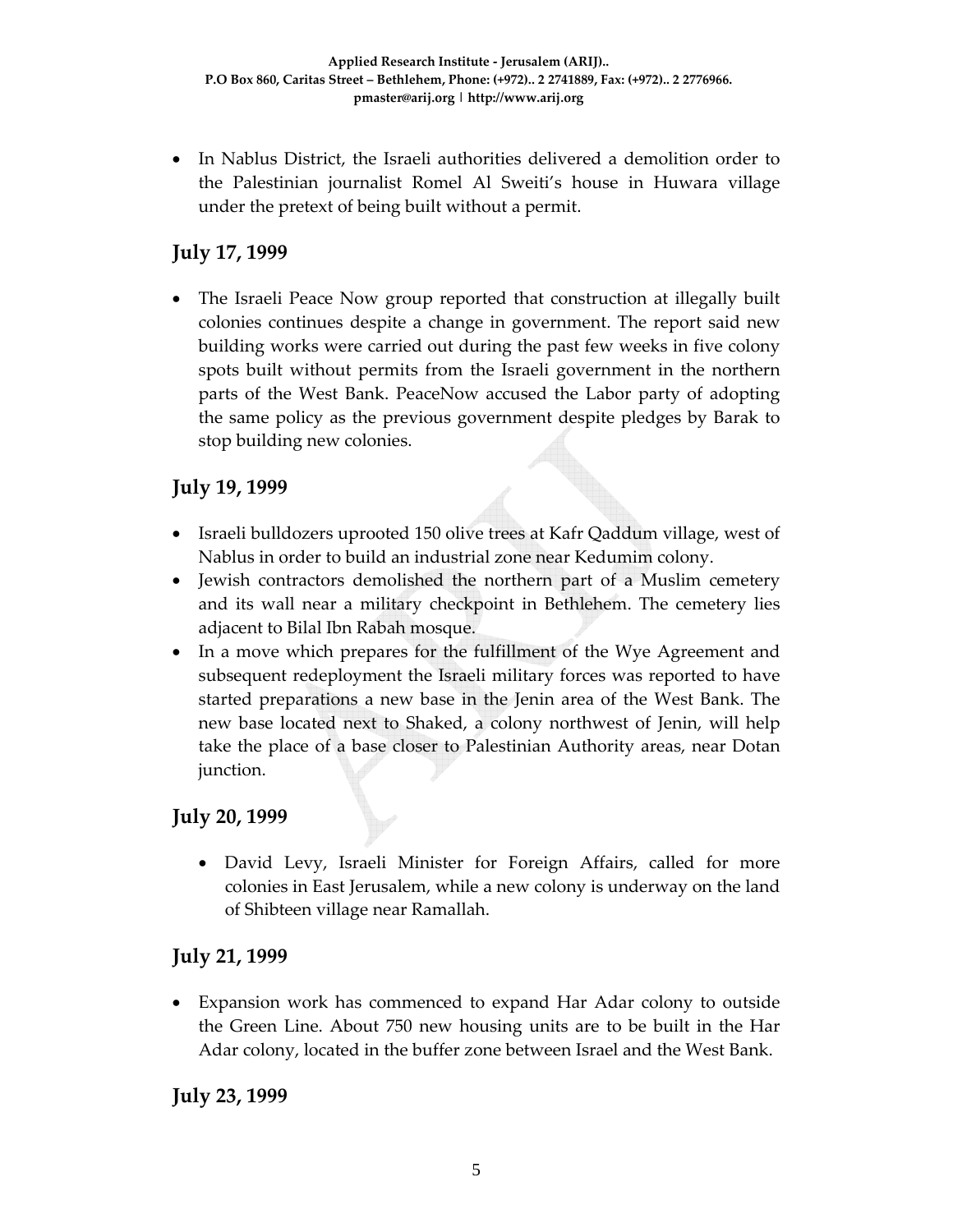- According to Israeli weekly press*, Kol Ha'ir*, the colonists in Hebron District decided to build a hotel consisting of 30 rooms and a commercial center near the Ibrahimi Mosque.
- According to Israeli weekly press, *Kol Ha'ir*, the Israeli Interior Ministry and the Jerusalem Municipality plan to move the Interior Ministry's office in East Jerusalem to a building which is used as a school (Al Mamouniah School for girls) in Wadi El Jouz neighborhood.
- In Hebron District, near Tel Rumeida colony, an Israeli Defense officer issued a military order to expropriate a piece of land and a rooftop owned by Mahmoud El Saheb for military purposes.

### **July 25, 1999**

• The right-wing Jerusalem Mayor, Ehud Olmert, called on Barak to increase the building of affordable housing in the city. This came in the wake of an annual study conducted by the Jerusalem Institute for Israel Studies, reporting that Jerusalem's Arab population is increasing three times as fast as its Jewish population.

### **July 26, 1999**

• The Israeli authorities demolished a Palestinian power station in Al-Aqaba village in the Jordan Valley alleging that it was built without permission. This act left more than 170 schoolchildren camping in the area without water and electricity.

### **July 27, 1999**

• Palestinian officer Farouk Amin decided to stop joint patrols after Israeli army bulldozers unearthed the entrance of Bethlehem city under the pretext of rehabilitating the entrance of the city for the year 2000. This act comes against the spirit of all agreements that state that Rachel's Tomb site maintains a special status.

### **July 29, 1999**

• Extremist Jewish colonists captured an old abandoned storehouse owned by Palestinian Ayed Castero in the Old City of Jerusalem.

# **July 30, 1999**